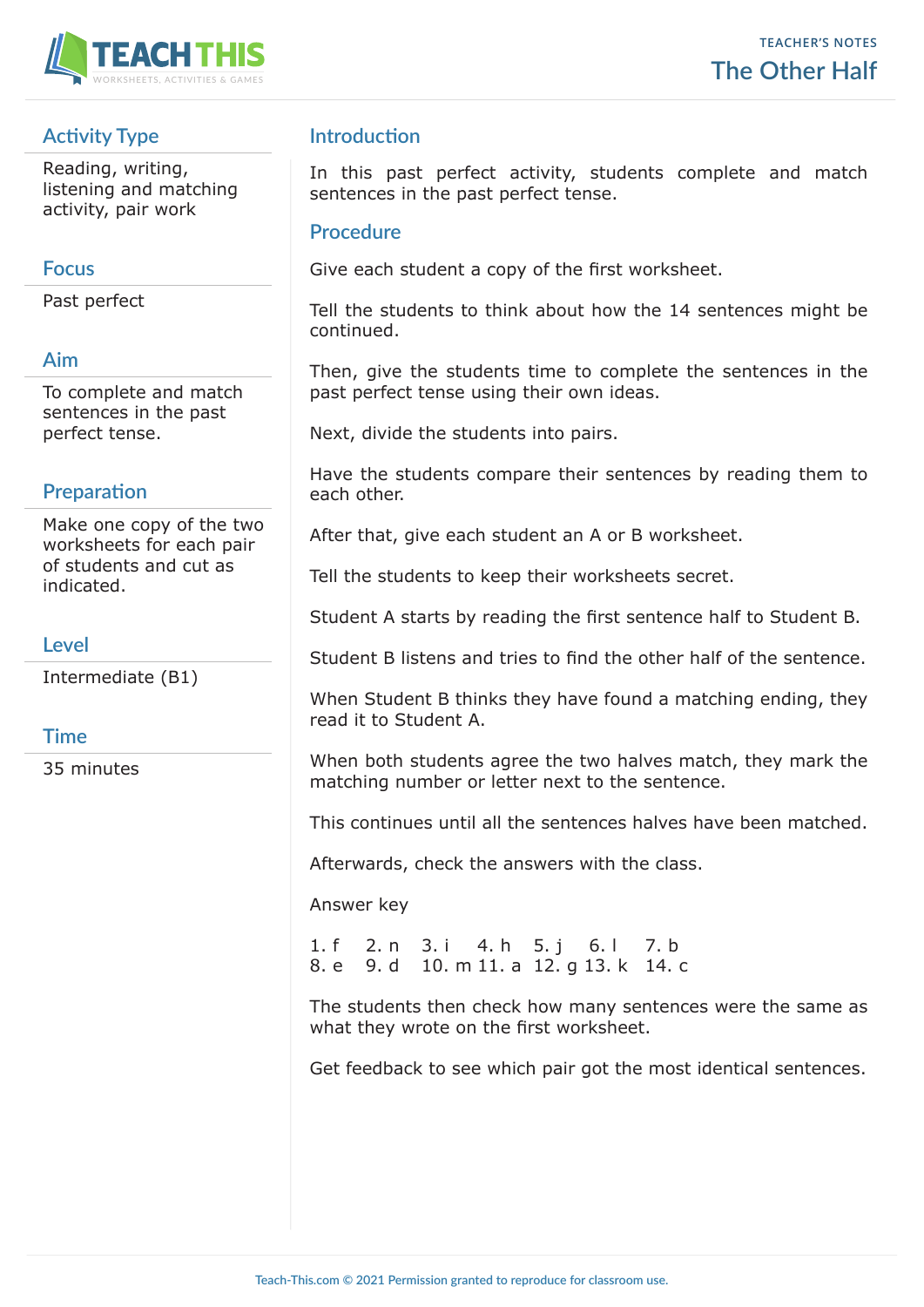

# **Complete the sentences in the past perfect tense using your own ideas.**

1. I couldn't find the restaurant because ..........................................................................

| Complete the sentences in the past perfect tense using your own ideas. |
|------------------------------------------------------------------------|
|                                                                        |
|                                                                        |
|                                                                        |
|                                                                        |
|                                                                        |
|                                                                        |
|                                                                        |
|                                                                        |
|                                                                        |
|                                                                        |
|                                                                        |
|                                                                        |
|                                                                        |
|                                                                        |